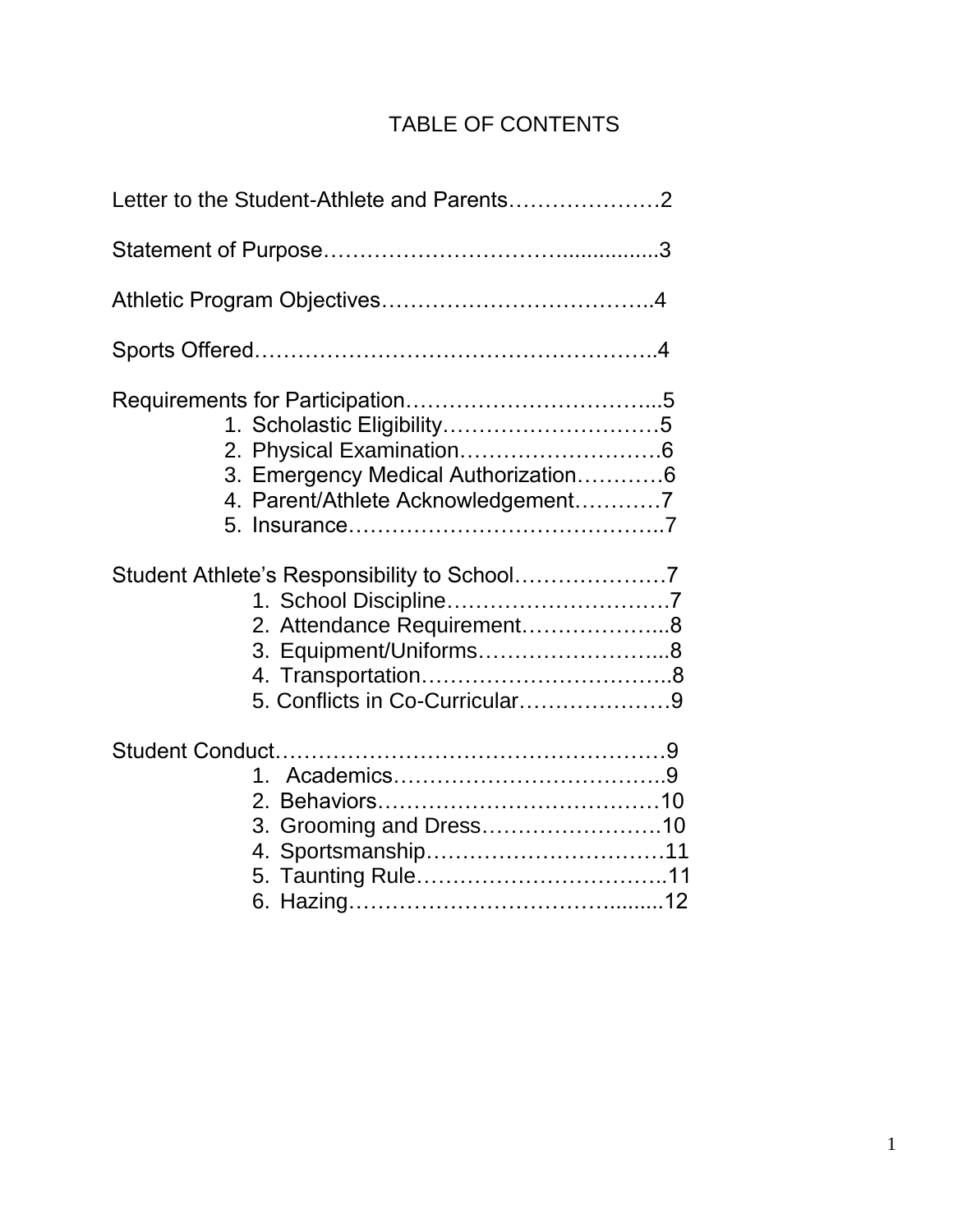This handbook was designed to inform the parents and students of the many rules, regulations, and important details, which govern the interscholastic athletic programs at Bristol's Public Schools. Its purpose is to clearly spell out the program's goals and expectations of the participants. Each student-athlete and his/her parents should thoroughly review this handbook. If you have any additional questions they should be directed to the individual team coach or supervisor of athletics (584-7041). If during the season you have specific questions regarding the team or your son or daughter, you should first approach the coach.

It is hoped that by presenting you with this information, good understanding and cooperation will be fostered among the student-athlete, their parents, and the school staff. Bristol parents have always been a tremendous asset to our program, and I am looking forward to working with you to maintain this level of excellence, cooperation, and support.

Respectfully yours,

#### **Christopher Casisn**

Chris Cassin Supervisor of Athletics, Physical Education and Health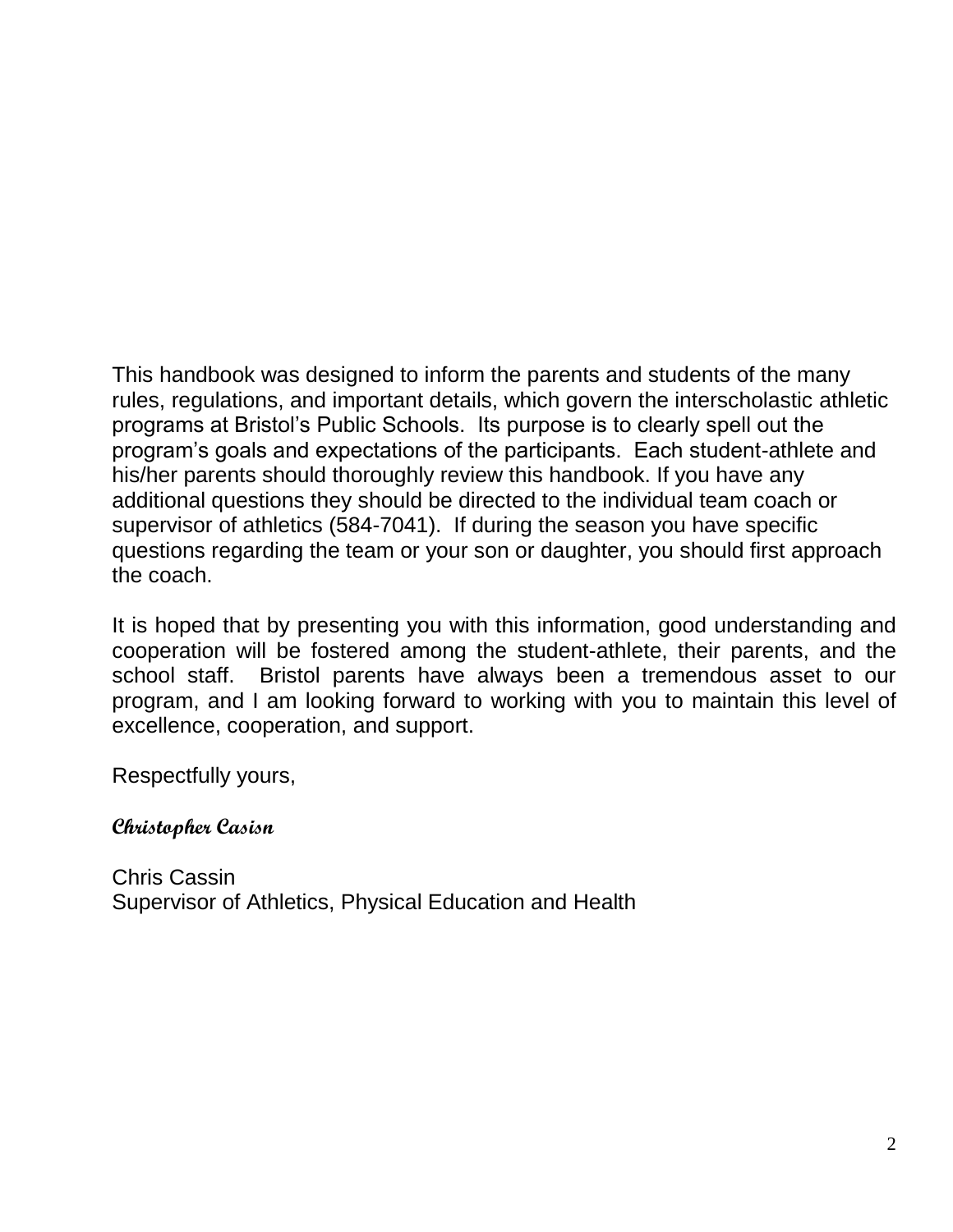#### **~ ~ STATEMENT OF PURPOSE ~ ~**

A comprehensive and balanced interscholastic athletic program is an integral part of the total educational process. While the middle school athletic program serves as an arena for the student-athlete to display his/her talents, studentathletes must, in turn, be willing to accept the responsibility to self, to team, and to school. Athletics, as an educational tool, provide opportunities for mastery of established learning outcomes and exiting skills. The student-athlete will demonstrate self discipline, emotional control and the ideals of good sportsmanship. The student-athlete will be given opportunities and experiences to develop a healthy self esteem. Through group participation, the studentathlete will develop appreciation for fitness, fun and wellness. The studentathlete will demonstrate ethical qualities and be capable of taking his/her place in modern society.

The athlete serves as an ambassador of their athletic program, as well as their school and community and should take pride in representing them. Good conduct is a large part of being a positive representative of your team and school. All student-athletes are expected to follow all school rules at all times. Team rules are also to be strictly followed. The student-athlete shall show respect for his/her teammates and coaching staff, as well as the opposing team, coaches and officials. On a personal level, the athlete shall respect himself/herself by not becoming involved with any controlled and illegal substances.

**Participation in interscholastic athletics is a privilege. Students who demonstrate unacceptable behavior or who are continuously being reported academically deficient may lose the privilege to participate in interscholastic athletes.**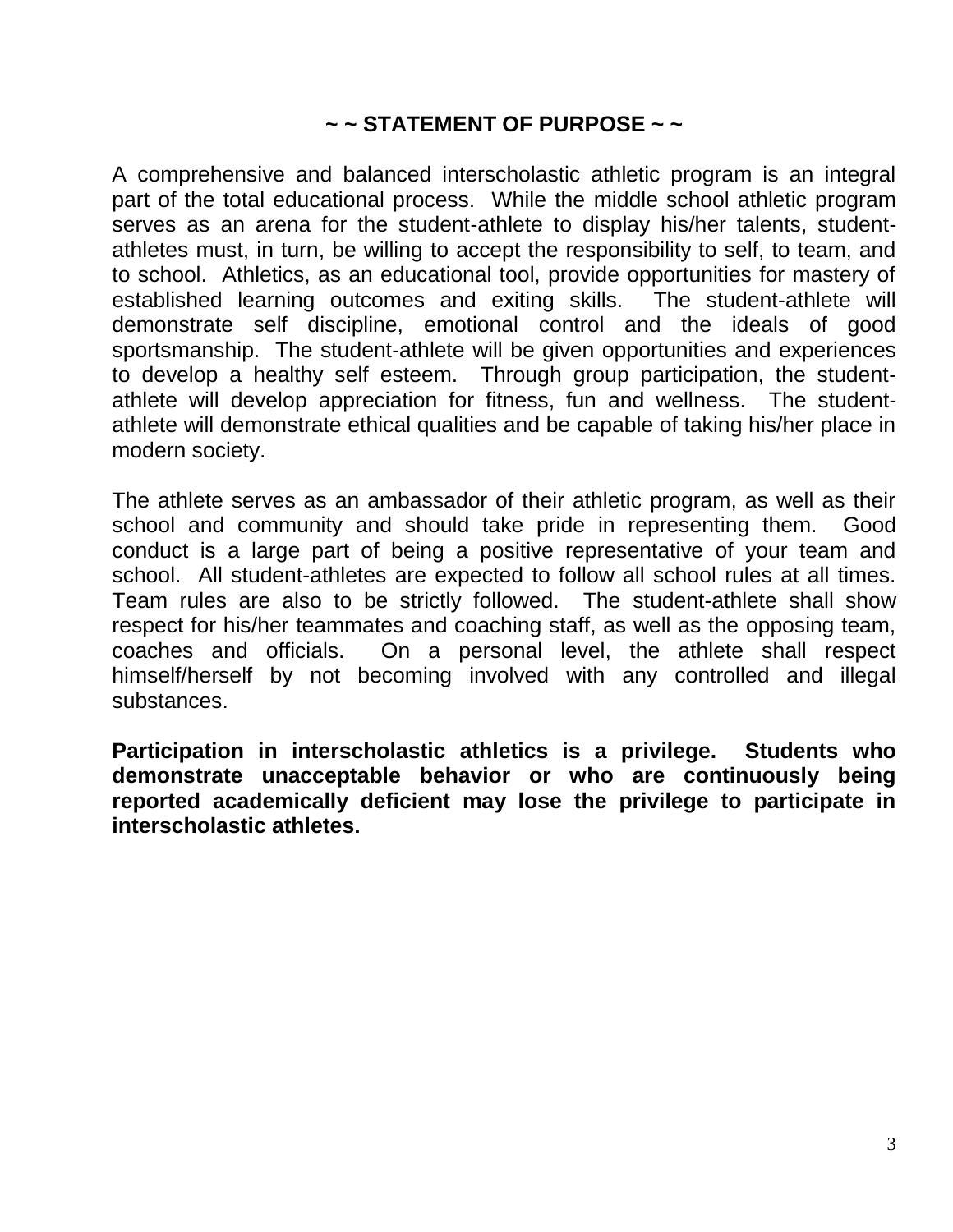## **~~ATHLETIC PROGRAM OBJECTIVES~~**

The program provides opportunities for student-athletes:

- 1. To Work With Others A student-athlete must develop self –discipline, respect for authority and the spirit of hard work and self sacrifice. The team and its objectives must be placed higher than personal desires.
- 2. To Compete Although we cannot always win, we can strive for excellence.
- 3. To Develop Sportsmanship To accept the outcome of every contest in a sportsmanlike manner.
- 4. To Develop Desirable Personal Health Habits It is important to obtain a high degree of physical fitness through exercise and good health habits. It additionally fosters the desire to maintain this level of physical fitness after formal competition has been completed.
- 5. To Enjoy Athletics Athletic participation increases personal satisfaction as well as personal achievement.

#### **Sports Offered at the Middle School level are:**

- **Fall Boys and Girls Soccer Boys and Girls Cross Country Girls Volleyball**
- **Winter Boys and Girls Basketball Cheerleading Wrestling**
- **Spring Baseball Softball**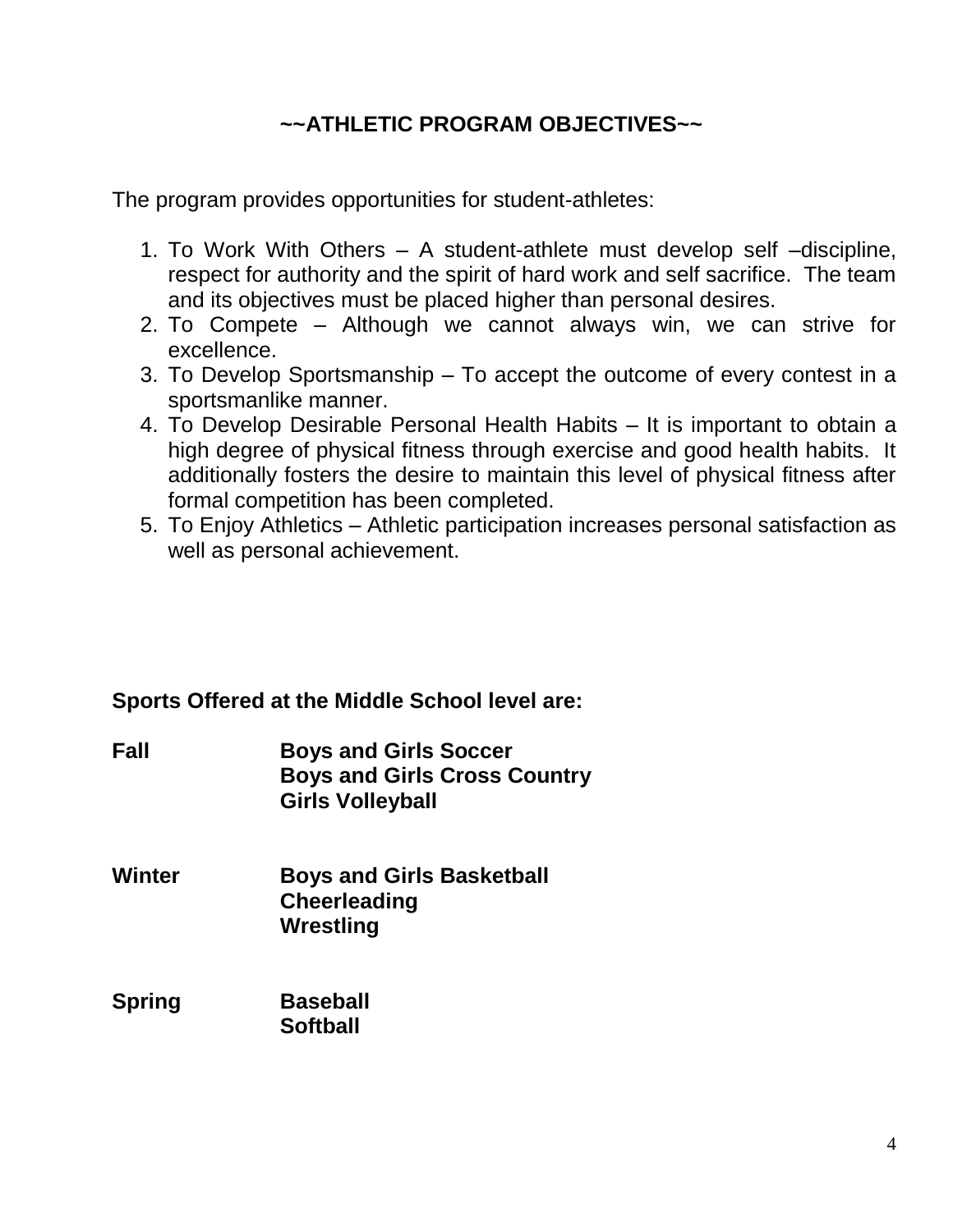## **~~MIDDLE SCHOOL REQUIREMENTS~~**

## **Middle School Eligibility For Extra-Curricular Activities**

Middle School Co-curricular/Extra-curricular eligibility is determined by a student's overall performance in all subjects. Students are issued an academic and conduct grade for each subject. Incomplete grades constitute a failing grade of below 65 until incomplete grades are made up.

At the start of each school year, all students attending middle school, who were promoted to the next grade, are eligible for participation in co-curricular/extracurricular activities for the first trimester. Students who were retained are not eligible for participation in co-curricular/extra-curricular activities for the first trimester. Student eligibility will be reviewed at the conclusion of the first and second trimesters.

All co-curricular/extra-curricular activities occurring outside of the school day are included in these eligibility guidelines (such as sports, cheerleading, dances, school organized club and/or events, etc). Band and chorus activities occurring outside of the school day are considered co-curricular activities.

### **Full Co-Curricular/Extra Curricular Eligibility**

In order to be eligible to participate in **all** aspects of a co-curricular/extracurricular activity, a student must meet the following criteria:

1. Scholarship

At the end of the first and second trimester, the student must pass all subjects with a grade of 65 or higher.

2. Conduct

At the end of the first and second trimesters, a student must have no more than one grade of X (64) in conduct.

### **Academic Restriction for Co-Curricular/Extra-Curricular Activities**

A student placed on academic restriction will not participate in co-curricular/extracurricular activities; a student on academic restriction will not be able to represent the school in any type of competition, performance, etc. (for example, sports, a school play, a school concert, parades, adjudications.)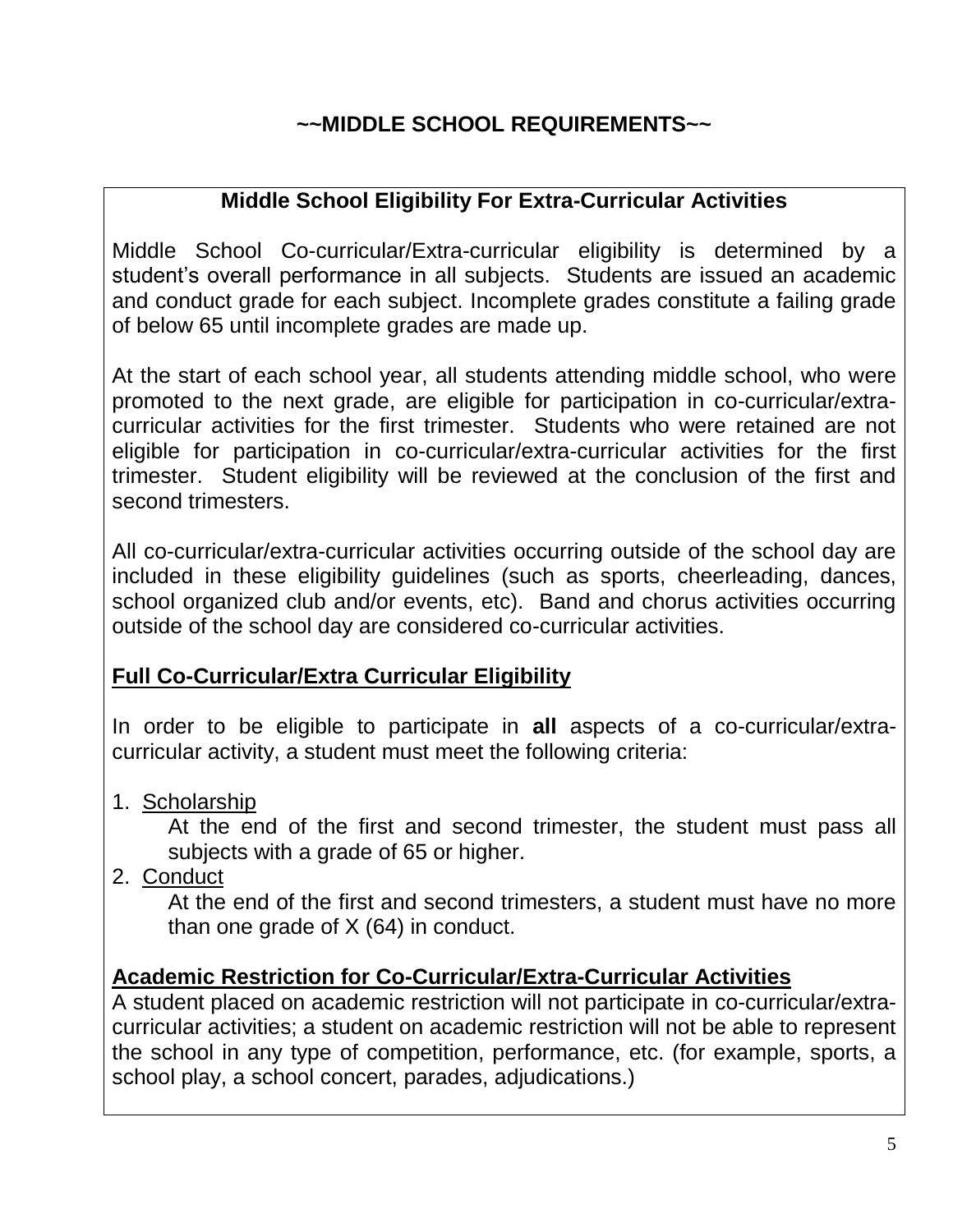A student will be placed on academic restriction for the second and/or third trimester when the following occur:

1. Scholarship

A student fails one or more subjects (grade of 64 or lower) in the first and/or second trimester.

2. Conduct

A student has more than one grade of X (64) in conduct.

A student on academic restriction may not remain in school after the school day ends unless the student is under teacher supervision for make-up work, extra help, or detention.

Academic restriction will be removed upon successful completion of the second and/or third trimester, defined as the student meeting the requirements for full cocurricular/extra- curricular eligibility.

### **~~PHYSICAL EXAMINATION~~**

All students who are selected to participate in the interscholastic athletic program must have a **completed** ISPHAR signed by the parent/guardian on file prior to participation. A sport physical is valid for 13 months.

For grade 7 students this may be in addition to the required State of Connecticut Health Assessment Record (blue form HAR-3 rev 1195).

### **The proper school form (ISPHAR) must be completed and returned to the school before the student may practice, or play.**

All student athletes and guardians must also complete the Emergency Medical Authorization and Parent/Athlete Parental Acknowledgement forms to be eligible.

### **EMERGENCY MEDICAL AUTHORIZATION**

Emergency medical forms must also be filled out by the parent or guardian. These forms will enable the student athlete to receive medical attention for injury or illness that occurs while participating in school sponsored activities if the parent cannot be reached to give consent to emergency personnel.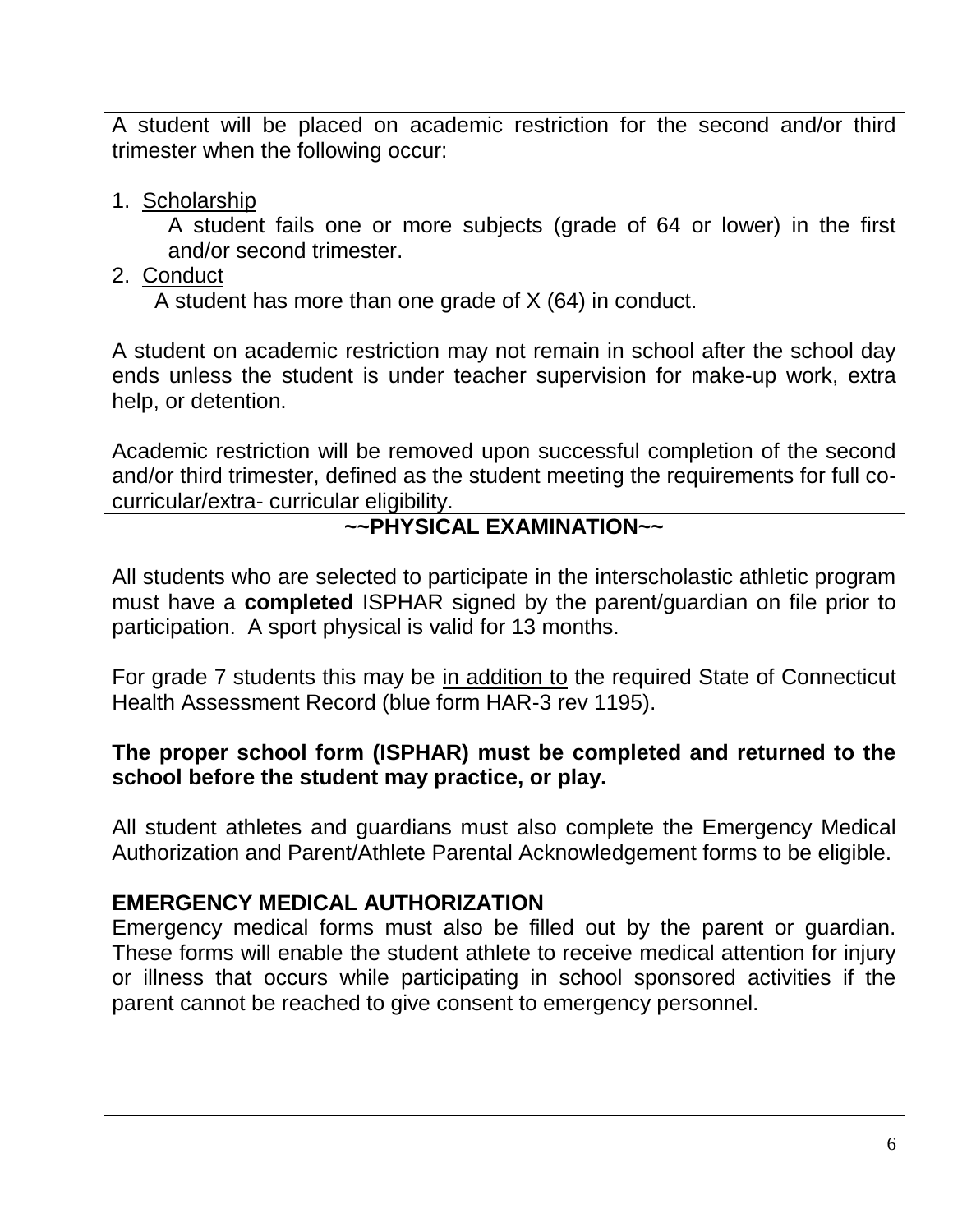## **PARENT/ATHLETE ACKNOWLEDGEMENT FORM**

Prior to the first practice, each student athlete must submit to the coach, a Parent/Athlete Acknowledgement form. This form will consist of an acknowledgement by both the student athlete and his/her parents or guardians that he/she has read, understands, and agrees to adhere to the regulations included in this athletic handbook.

#### **STUDENT/PARENT CONCUSSION EDUCATION PLAN AND CONSENT FORM**

Students and legal guardians are required to be read, sign, date and be kept on file by the Bristol Public Schools annually to comply with Public Act No. 14—66 AN ACT CONCERNING STUDENT ATHLETES AND CONCUSSIONS.

#### **STUDENT/PARENT INFORMED CONSENT FORM – SUDDEN CARDIAC ARREST AWARENSS**

## **~~ INSURANCE COVERAGE~~**

A **Supplemental INSURANCE Plan** purchased by the Board of Education covers all Bristol athletes. This means that the student-athlete will be billed and the family's personal insurance will apply first. Bills not covered are to be submitted to the school's insurance company with the proper form. Your school's main office will forward these insurance forms to you. It is the responsibility of the athlete and the athlete's family to follow up on all claims.

## **~ ~ STUDENT-ATHLETE'S RESPONSIBILITY TO SCHOOL~~**

### **SCHOOL DISCIPLINE**

#### **Detention**

An athlete with a school disciplining obligation or detention is expected to fulfill the disciplining obligation before reporting to practice and/or game. Students cannot expect, and should not request disciplining action to be postponed or canceled for any athletic reason. An athlete may be removed from a team for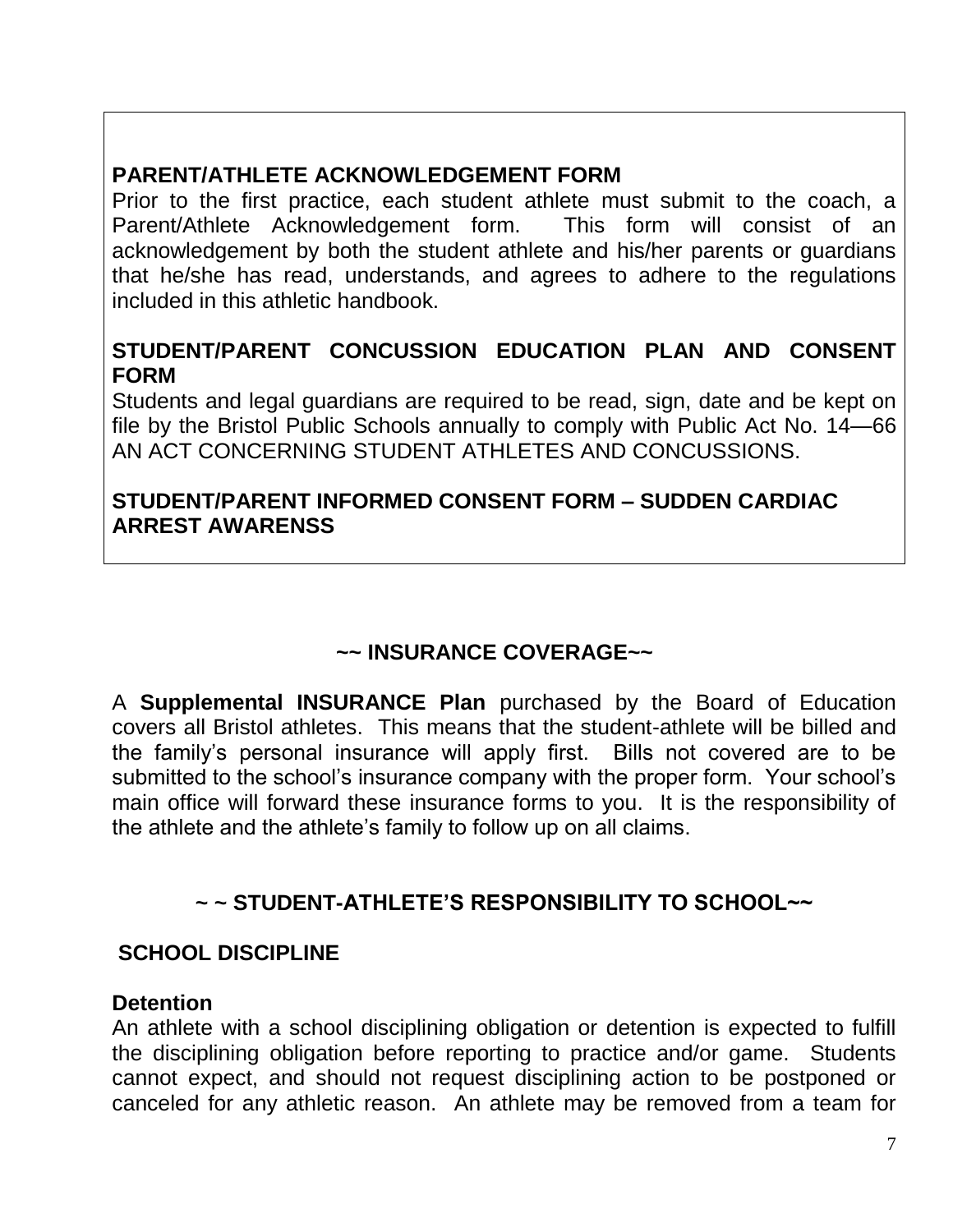excessive disciplinary problems. The athlete may be reinstated upon sufficient evidence of improvement. It is expected that Bristol student-athletes be model citizens both in and out of school.

#### **Suspensions**

Any athlete suspended out of school or assigned in-school suspension may not practice, play, or be with the team on the day(s) in which he/she is serving the suspension. The suspension is not considered over until the student-athlete is reinstated on the **next school day.**

### **ATTENDANCE REQUIREMENT FOR INTERSCHOLASTIC ATHLEITICS**

All student-athletes will adhere to the attendance policies established by the Bristol Board of Education, as explained in the Student-Parent Handbook.

### **EQUIPMENT/UNIFORMS**

All athletes are responsible for the equipment and/or uniform issued to them during the course of the season. Equipment/uniform must be returned at the end of the season, and prior to the next season or graduation. Athletes failing to turn in all issued equipment/uniform, or returning equipment/uniform damaged through misuse, are responsible to meet the current replacement cost. In the event that the equipment/uniform is found and/returned after the payment, a refund will be made.

- 1. Parents will be notified by coach/or athletic director for collection or payment for equipment not returned.
- 2. An athlete will be denied participation until equipment has been returned or paid for.
- 3. Athletic equipment is to be used ONLY for team activities and not for personal use.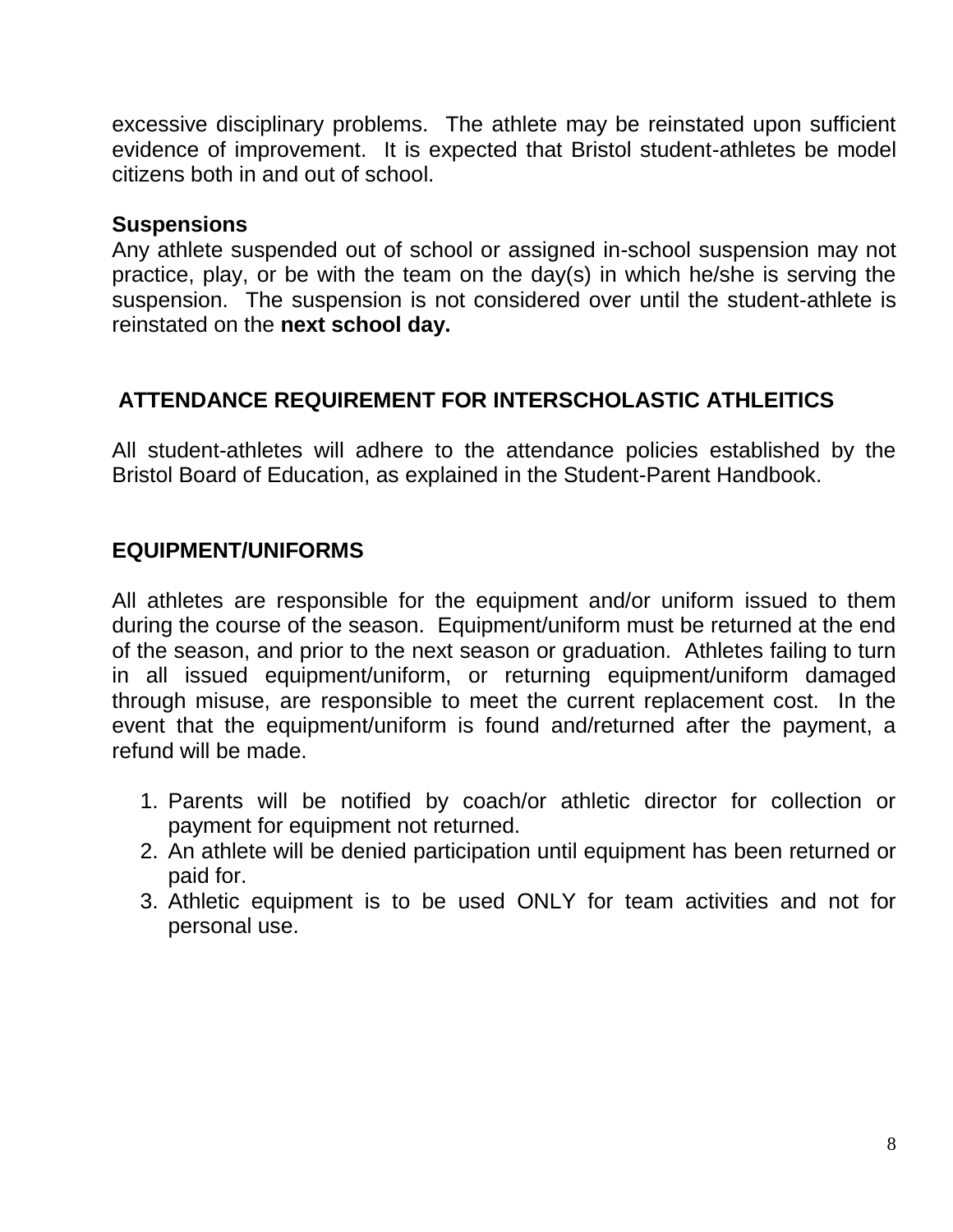## **TRANSPORTATION**

All athletes must travel to and from in-town and out-of-town athletic contests in transportation provided by the athletic department. The student-athletes will not be allowed to participate in any contest if they do not travel with the team.

- The student-athlete will remain with their squad and under the supervision of the coach when attending away contests.
- All regular school bus rules will be followed.
- When the bus is in motion, remain seated with feet on the floor. In the unlikely event of an accident the bus was designed for all passengers to be seated in this manner. Sitting or lying in any other position can cause injuries which could otherwise be prevented. Also, please keep the noise level down so as not to distract the driver from keeping full attention on the road.
- Never hang any object, including parts of your body, from the window of a moving bus. This could cause serious injury to you, or could cause your driver to be distracted and cause an accident. Your bus is private property. Please keep it clean, and avoid damage to seats, etc., which may be caused by your equipment. Please pick up after yourself when disembarking: we ask that you not leave orange peels, soda spills, tape and other trash for the driver to clean up.
- All student-athletes are expected to return with the team in the transportation provided. If he/she is to return home with a parent, *due to extenuating circumstances\**, a travel release form must be completed in advance. Travel release forms are available from the Building Athletic Coordinator. (\*extenuating circumstances refers to unusual or unexpected events that may need immediate attention and may only occur ONCE)

### **CONFLICTS IN CO-CURRICULAR ACTIVITIES**

The Athletic Department recognizes that each student should have the opportunity for a broad range of experiences in the area of co-curricular activities and therefore attempts to schedule events in a manner to minimize conflicts.

Student-athletes have the responsibility to do everything they can to avoid conflicts, including belonging to too many activities.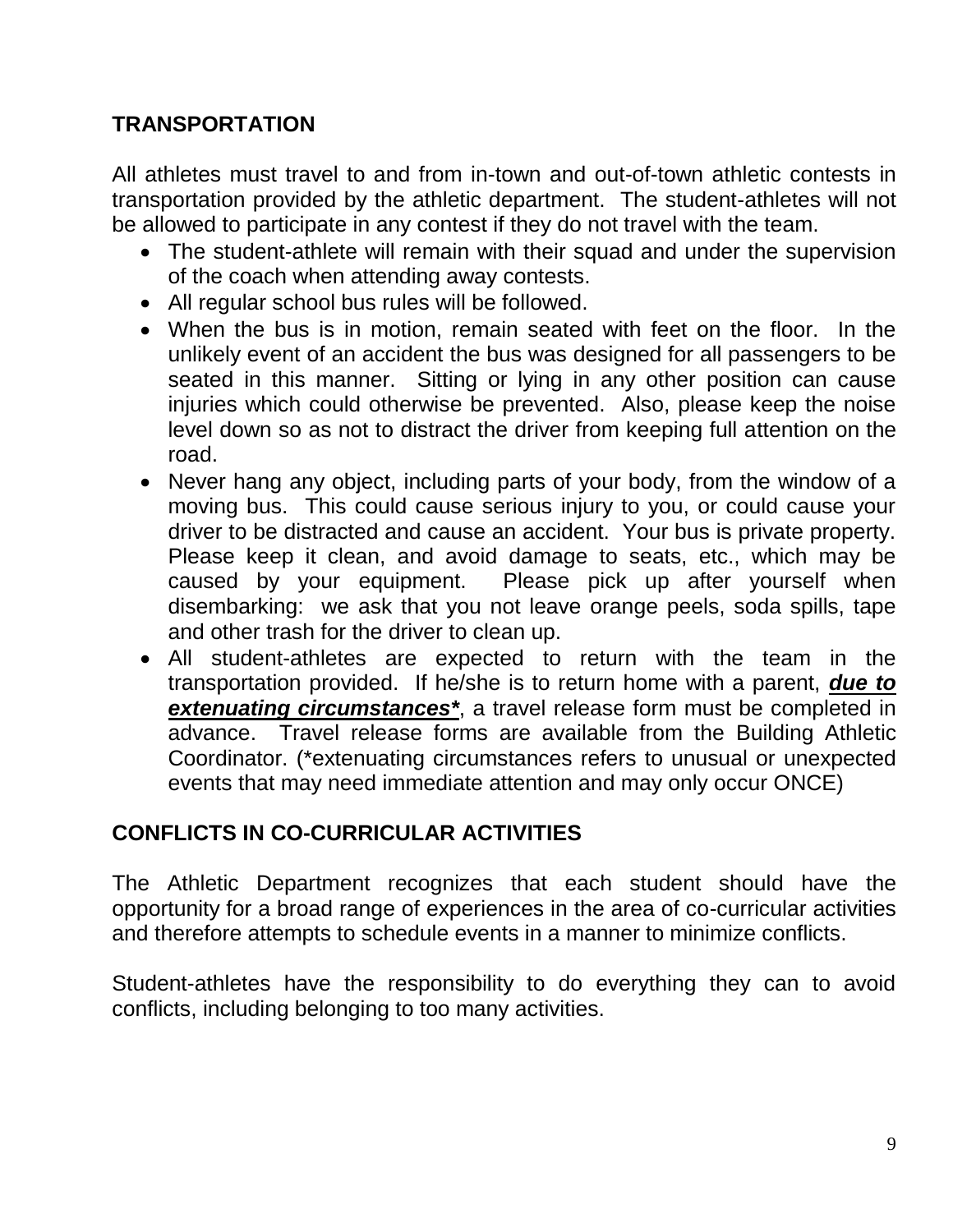### **~ ~ STUDENT CONDUCT ~ ~**

## **ACADEMICS**

Bristol athletes are expected and encouraged to maintain the highest level of academic achievement possible. Extra help sessions and make-up work are expected to be completed as soon as possible. On a practice day, athletes should stay after school to complete work whenever necessary. Students should inform coaches in advance, if possible, when practice time will be missed due to academic obligations. Once the obligations are completed, athletes are expected to report to practice as soon as possible. If advance notification was not given to the coach, students should ask their teacher for a note explaining the tardiness. Students arriving late to practice due to make-up work or extra help will not suffer an athletic team penalty. On game days, if time allows, students should ask their classroom teacher if makeup work or extra help may be postponed to a practice day. A classroom teacher may or may not grant a postponement.

#### **BEHAVIORS**

When student's athletes participate in a school sporting event, they become representatives of their city, school, and team and should act appropriately. Bristol has a reputation for having well-behaved athletes who make a respectable appearance both on and off the playing field. This is a positive reputation that Bristol athletes should want to uphold. Bristol athletes have the responsibility of keeping this reputation intact through their actions. It is also the responsibility of athletes to take pride in their sport and always perform to the best of their abilities to provide an exciting, well-played event.

As a team member, each individual has the opportunity to contribute towards the team goals by performing at the best of their ability. Also, each team member has the responsibilities to respect the contributions of their teammates, to adhere to established team rules and to demonstrate good sportsmanship at all times. Team members have the additional responsibility of ensuring that teammates do not let the team down and act in accordance with these guidelines.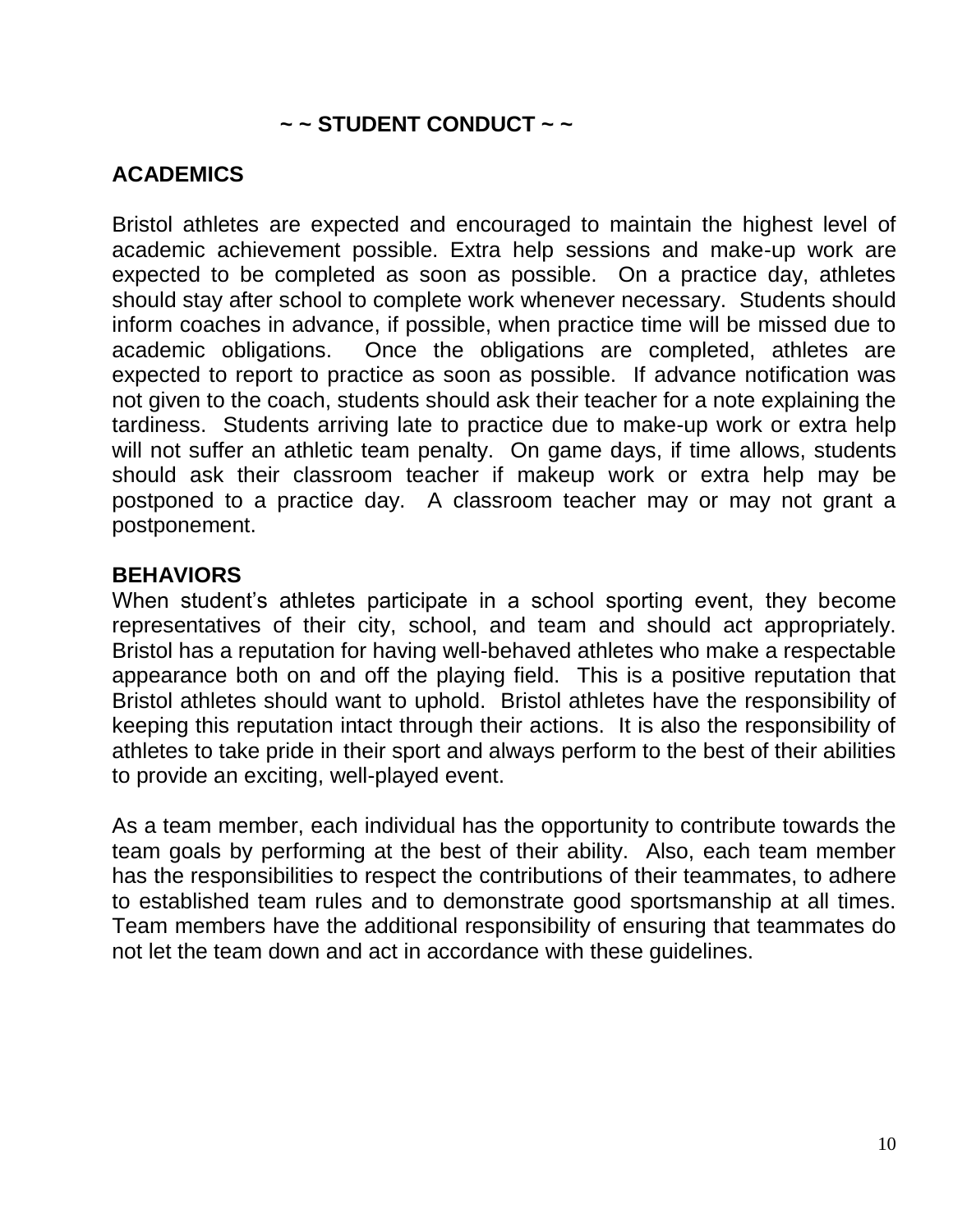### **GROOMING AND DRESS**

As a representative of the City of Bristol, the student-athlete is expected to be neatly groomed and appropriately dressed on all athletic trips.

If requested by the coach, boys will be expected to wear shirts, ties and jackets; girls, dresses or skirts and blouses.

### **SPORTSMANSHIP**

Sportsmanship is a number one priority at the Bristol Public Schools.

The Athletic Department expects all parties present at an event to display the highest possible level of sportsmanship. Players, coaches and spectators should treat opponents, game officials and visiting spectators with respect.

All athletic events are conducted in accordance with the rules and regulations of the CIAC, the NCAA or the National Federation. Any form of taunting of officials or players will not be tolerated at any Bristol High/Middle School athletic event. Likewise, profanity, objectionable cheers or gestures have no place at an athletic event, be it in Bristol or at another town.

The Bristol High/Middle School administration reserves the right to warn, censure or suspend up to one calendar year any spectators displaying poor sportsmanship at any athletic event home or away.

A display of unsportsmanlike conduct which results in an ejection from an athletic contest for violent or abusive behavior prior to, during, or immediately following the athletic contest, shall not be eligible for the next athletic contest (see taunting rule).

### **TAUNTING RULE**

Taunting includes, but is not limited to, any actions or comments by coaches or players which are intended to bait, anger, embarrass, ridicule or demean other players, coaches or game officials. Included in this is conduct that berates, "needles", intimidates or threatens based on race, gender, ethnic origin or background and conduct that attacks religious beliefs, size, economic status,